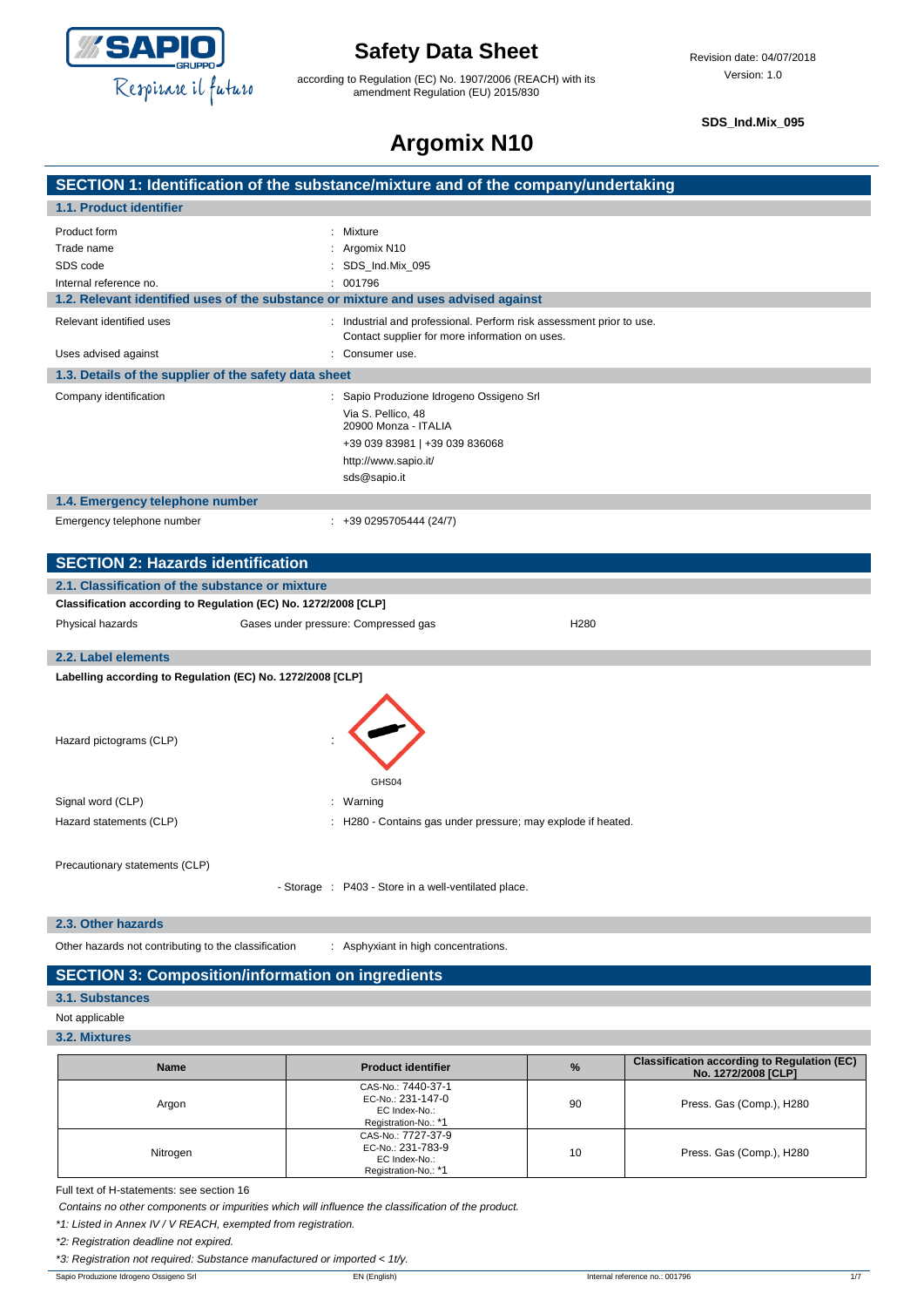

according to Regulation (EC) No. 1907/2006 (REACH) with its amendment Regulation (EU) 2015/830

#### **SDS\_Ind.Mix\_095**

# **Argomix N10**

| <b>SECTION 4: First aid measures</b>                                            |                                                                                                                                                                                                                                                                                                                                                                                                                                                                                                 |
|---------------------------------------------------------------------------------|-------------------------------------------------------------------------------------------------------------------------------------------------------------------------------------------------------------------------------------------------------------------------------------------------------------------------------------------------------------------------------------------------------------------------------------------------------------------------------------------------|
| 4.1. Description of first aid measures                                          |                                                                                                                                                                                                                                                                                                                                                                                                                                                                                                 |
| - Inhalation                                                                    | Remove victim to uncontaminated area wearing self contained breathing apparatus. Keep victim warm and<br>rested. Call a doctor. Perform cardiopulmonary resuscitation if breathing stopped.                                                                                                                                                                                                                                                                                                     |
| - Skin contact                                                                  | Adverse effects not expected from this product.                                                                                                                                                                                                                                                                                                                                                                                                                                                 |
| - Eye contact                                                                   | Adverse effects not expected from this product.                                                                                                                                                                                                                                                                                                                                                                                                                                                 |
| - Ingestion                                                                     | : Ingestion is not considered a potential route of exposure.                                                                                                                                                                                                                                                                                                                                                                                                                                    |
| 4.2. Most important symptoms and effects, both acute and delayed                |                                                                                                                                                                                                                                                                                                                                                                                                                                                                                                 |
|                                                                                 | In high concentrations may cause asphyxiation. Symptoms may include loss of mobility/consciousness.<br>Victim may not be aware of asphyxiation.<br>Refer to section 11.                                                                                                                                                                                                                                                                                                                         |
| 4.3. Indication of any immediate medical attention and special treatment needed |                                                                                                                                                                                                                                                                                                                                                                                                                                                                                                 |
|                                                                                 | None.                                                                                                                                                                                                                                                                                                                                                                                                                                                                                           |
| <b>SECTION 5: Firefighting measures</b>                                         |                                                                                                                                                                                                                                                                                                                                                                                                                                                                                                 |
| 5.1. Extinguishing media                                                        |                                                                                                                                                                                                                                                                                                                                                                                                                                                                                                 |
| - Suitable extinguishing media<br>- Unsuitable extinguishing media              | : Water spray or fog.<br>Do not use water jet to extinguish.                                                                                                                                                                                                                                                                                                                                                                                                                                    |
| 5.2. Special hazards arising from the substance or mixture                      |                                                                                                                                                                                                                                                                                                                                                                                                                                                                                                 |
| Specific hazards                                                                | : Exposure to fire may cause containers to rupture/explode.                                                                                                                                                                                                                                                                                                                                                                                                                                     |
| Hazardous combustion products                                                   | : None.                                                                                                                                                                                                                                                                                                                                                                                                                                                                                         |
| 5.3. Advice for firefighters                                                    |                                                                                                                                                                                                                                                                                                                                                                                                                                                                                                 |
| Specific methods                                                                | Use fire control measures appropriate for the surrounding fire. Exposure to fire and heat radiation may cause<br>gas receptacles to rupture. Cool endangered receptacles with water spray jet from a protected position.<br>Prevent water used in emergency cases from entering sewers and drainage systems.<br>If possible, stop flow of product.<br>Use water spray or fog to knock down fire fumes if possible.<br>Move containers away from the fire area if this can be done without risk. |
| Special protective equipment for fire fighters                                  | In confined space use self-contained breathing apparatus.<br>Standard protective clothing and equipment (Self Contained Breathing Apparatus) for fire fighters.<br>Standard EN 137 - Self-contained open-circuit compressed air breathing apparatus with full face mask.<br>Standard EN 469 - Protective clothing for firefighters. Standard - EN 659: Protective gloves for firefighters.                                                                                                      |
| <b>SECTION 6: Accidental release measures</b>                                   |                                                                                                                                                                                                                                                                                                                                                                                                                                                                                                 |
| 6.1. Personal precautions, protective equipment and emergency procedures        |                                                                                                                                                                                                                                                                                                                                                                                                                                                                                                 |
|                                                                                 | Try to stop release.<br>Evacuate area.<br>Wear self-contained breathing apparatus when entering area unless atmosphere is proved to be safe.<br>Ensure adequate air ventilation.<br>Prevent from entering sewers, basements and workpits, or any place where its accumulation can be<br>dangerous.<br>Act in accordance with local emergency plan.<br>Stay upwind.<br>Oxygen detectors should be used when asphyxiating gases may be released.                                                  |
| <b>6.2. Environmental precautions</b>                                           |                                                                                                                                                                                                                                                                                                                                                                                                                                                                                                 |
|                                                                                 | Try to stop release.                                                                                                                                                                                                                                                                                                                                                                                                                                                                            |
| 6.3. Methods and material for containment and cleaning up                       |                                                                                                                                                                                                                                                                                                                                                                                                                                                                                                 |
|                                                                                 | Ventilate area.                                                                                                                                                                                                                                                                                                                                                                                                                                                                                 |
| 6.4. Reference to other sections                                                |                                                                                                                                                                                                                                                                                                                                                                                                                                                                                                 |
|                                                                                 | See also sections 8 and 13.                                                                                                                                                                                                                                                                                                                                                                                                                                                                     |
| <b>SECTION 7: Handling and storage</b>                                          |                                                                                                                                                                                                                                                                                                                                                                                                                                                                                                 |
| 7.1. Precautions for safe handling                                              |                                                                                                                                                                                                                                                                                                                                                                                                                                                                                                 |
| Safe use of the product                                                         | : The product must be handled in accordance with good industrial hygiene and safety procedures.<br>Only experienced and properly instructed persons should handle gases under pressure.<br>Consider pressure relief device(s) in gas installations.<br>Ensure the complete gas system was (or is regularily) checked for leaks before use.                                                                                                                                                      |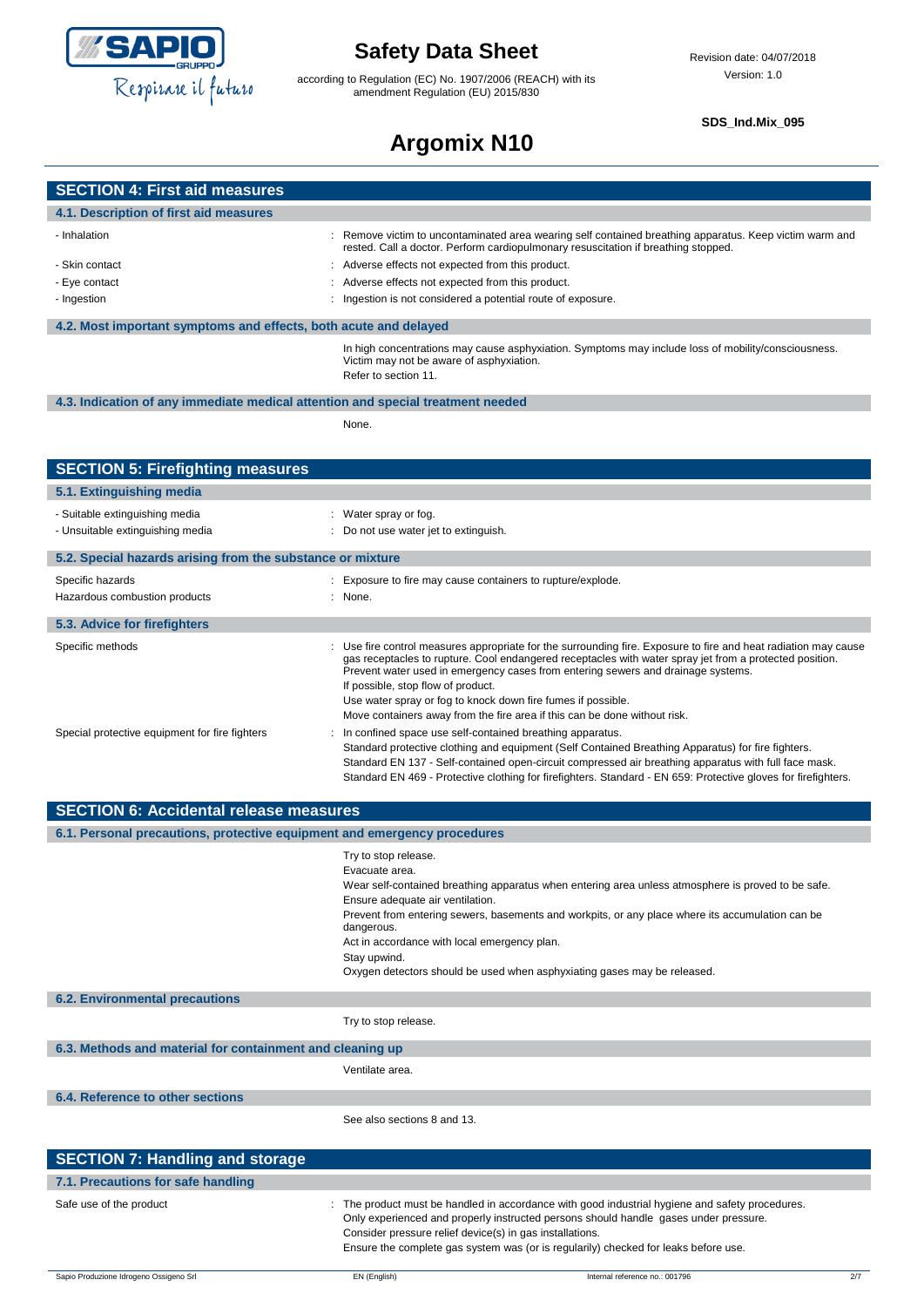

according to Regulation (EC) No. 1907/2006 (REACH) with its amendment Regulation (EU) 2015/830

#### **SDS\_Ind.Mix\_095**

|                                                                   | <b>Argomix N10</b>                                                                                                                                                                                                                                                                                                                                                                                                                                                                                                                                                                                                                                                                                                                                                                                                                                                                                                                                                                                                                                                                                                                                                                                                                                                                                                                                                                                          |
|-------------------------------------------------------------------|-------------------------------------------------------------------------------------------------------------------------------------------------------------------------------------------------------------------------------------------------------------------------------------------------------------------------------------------------------------------------------------------------------------------------------------------------------------------------------------------------------------------------------------------------------------------------------------------------------------------------------------------------------------------------------------------------------------------------------------------------------------------------------------------------------------------------------------------------------------------------------------------------------------------------------------------------------------------------------------------------------------------------------------------------------------------------------------------------------------------------------------------------------------------------------------------------------------------------------------------------------------------------------------------------------------------------------------------------------------------------------------------------------------|
|                                                                   | Do not smoke while handling product.<br>Use only properly specified equipment which is suitable for this product, its supply pressure and temperature.<br>Contact your gas supplier if in doubt.<br>Avoid suck back of water, acid and alkalis.<br>Do not breathe gas.<br>Avoid release of product into atmosphere.                                                                                                                                                                                                                                                                                                                                                                                                                                                                                                                                                                                                                                                                                                                                                                                                                                                                                                                                                                                                                                                                                         |
| Safe handling of the gas receptacle                               | Do not allow backfeed into the container.<br>Protect receptacles from physical damage; do not drag, roll, slide or drop.<br>When moving receptacles, even for short distances, use a cart (trolley, hand truck, etc.) designed to<br>transport receptacles.<br>Leave valve protection caps in place until the container has been secured against either a wall or bench or<br>placed in a container stand and is ready for use.<br>If user experiences any difficulty operating receptacle valve discontinue use and contact supplier.<br>Never attempt to repair or modify container valves or safety relief devices.<br>Damaged valves should be reported immediately to the supplier.<br>Keep container valve outlets clean and free from contaminants particularly oil and water.<br>Replace valve outlet caps or plugs and container caps where supplied as soon as container is disconnected<br>from equipment.<br>Close container valve after each use and when empty, even if still connected to equipment.<br>Never attempt to transfer gases from one container to another.<br>Never use direct flame or electrical heating devices to raise the pressure of a container.<br>Do not remove or deface labels provided by the supplier for the identification of the receptacle contents.<br>Suck back of water into the container must be prevented.<br>Open valve slowly to avoid pressure shock. |
| 7.2. Conditions for safe storage, including any incompatibilities |                                                                                                                                                                                                                                                                                                                                                                                                                                                                                                                                                                                                                                                                                                                                                                                                                                                                                                                                                                                                                                                                                                                                                                                                                                                                                                                                                                                                             |
|                                                                   | Observe all regulations and local requirements regarding storage of containers.<br>Containers should not be stored in conditions likely to encourage corrosion.<br>Container valve guards or caps should be in place.<br>Containers should be stored in the vertical position and properly secured to prevent them from falling over.<br>Stored containers should be periodically checked for general condition and leakage.<br>Keep container below 50°C in a well ventilated place.<br>Store containers in location free from fire risk and away from sources of heat and ignition.<br>Keep away from combustible materials.                                                                                                                                                                                                                                                                                                                                                                                                                                                                                                                                                                                                                                                                                                                                                                              |
| 7.3. Specific end use(s)                                          |                                                                                                                                                                                                                                                                                                                                                                                                                                                                                                                                                                                                                                                                                                                                                                                                                                                                                                                                                                                                                                                                                                                                                                                                                                                                                                                                                                                                             |

None.

| <b>SECTION 8: Exposure controls/personal protection</b>                   |                                              |                                                                                                                                                                                                                                                                                       |     |
|---------------------------------------------------------------------------|----------------------------------------------|---------------------------------------------------------------------------------------------------------------------------------------------------------------------------------------------------------------------------------------------------------------------------------------|-----|
| 8.1. Control parameters                                                   |                                              |                                                                                                                                                                                                                                                                                       |     |
| OEL (Occupational Exposure Limits)                                        | None available.                              |                                                                                                                                                                                                                                                                                       |     |
| DNEL (Derived-No Effect Level)                                            | None available.                              |                                                                                                                                                                                                                                                                                       |     |
| PNEC (Predicted No-Effect Concentration)                                  | None available.                              |                                                                                                                                                                                                                                                                                       |     |
| 8.2. Exposure controls                                                    |                                              |                                                                                                                                                                                                                                                                                       |     |
| 8.2.1. Appropriate engineering controls                                   |                                              |                                                                                                                                                                                                                                                                                       |     |
| 8.2.2. Individual protection measures, e.g. personal protective equipment |                                              | Provide adequate general and local exhaust ventilation.<br>Systems under pressure should be regularily checked for leakages.<br>Oxygen detectors should be used when asphyxiating gases may be released.<br>Consider the use of a work permit system e.g. for maintenance activities. |     |
|                                                                           | should be considered:                        | A risk assessment should be conducted and documented in each work area to assess the risks related to the<br>use of the product and to select the PPE that matches the relevant risk. The following recommendations                                                                   |     |
|                                                                           |                                              | PPE compliant to the recommended EN/ISO standards should be selected.                                                                                                                                                                                                                 |     |
| • Eye/face protection                                                     | Wear safety glasses with side shields.       |                                                                                                                                                                                                                                                                                       |     |
|                                                                           |                                              | Standard EN 166 - Personal eye-protection - specifications.                                                                                                                                                                                                                           |     |
| • Skin protection                                                         |                                              |                                                                                                                                                                                                                                                                                       |     |
| - Hand protection                                                         |                                              | : Wear working gloves when handling gas containers.<br>Standard EN 388 - Protective gloves against mechanical risk.                                                                                                                                                                   |     |
| - Other                                                                   | Wear safety shoes while handling containers. |                                                                                                                                                                                                                                                                                       |     |
|                                                                           |                                              | Standard EN ISO 20345 - Personal protective equipment - Safety footwear.                                                                                                                                                                                                              |     |
| • Respiratory protection                                                  | deficient atmospheres.                       | Self contained breathing apparatus (SCBA) or positive pressure airline with mask are to be used in oxygen-                                                                                                                                                                            |     |
|                                                                           |                                              | Standard EN 137 - Self-contained open-circuit compressed air breathing apparatus with full face mask.                                                                                                                                                                                 |     |
| • Thermal hazards                                                         | None in addition to the above sections.      |                                                                                                                                                                                                                                                                                       |     |
| Sapio Produzione Idrogeno Ossigeno Srl                                    | EN (English)                                 | Internal reference no.: 001796                                                                                                                                                                                                                                                        | 3/7 |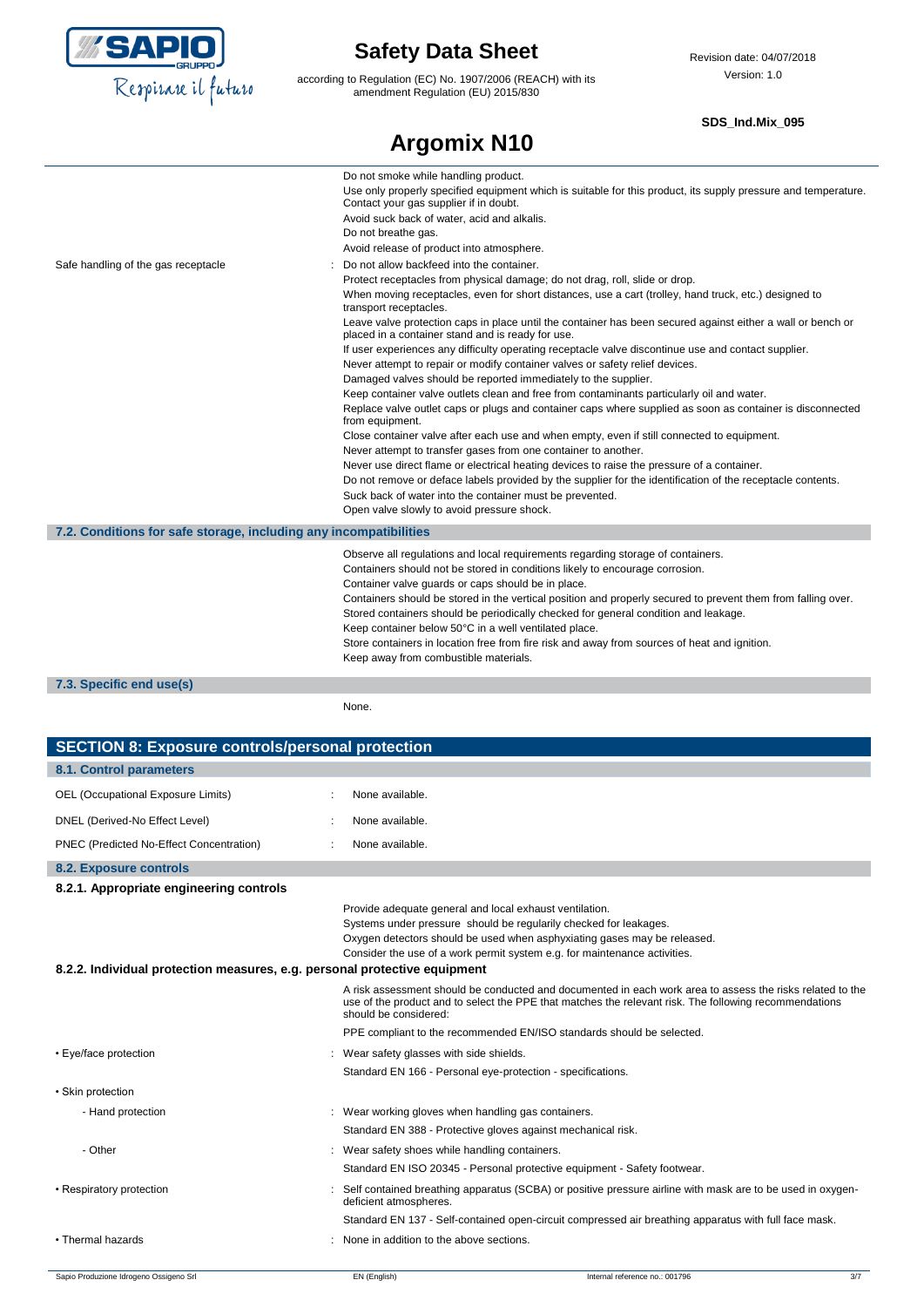

according to Regulation (EC) No. 1907/2006 (REACH) with its amendment Regulation (EU) 2015/830

**SDS\_Ind.Mix\_095**

# **Argomix N10**

#### **8.2.3. Environmental exposure controls**

None necessary.

| <b>SECTION 9: Physical and chemical properties</b>         |                      |                                                                                                        |
|------------------------------------------------------------|----------------------|--------------------------------------------------------------------------------------------------------|
| 9.1. Information on basic physical and chemical properties |                      |                                                                                                        |
| Appearance                                                 |                      |                                                                                                        |
| Physical state at 20°C / 101.3kPa<br>$\bullet$             | $\ddot{\phantom{0}}$ | Gas                                                                                                    |
| Colour                                                     |                      | Mixture contains one or more component(s) which have the following colour(s):<br>Colourless.           |
| Odour                                                      |                      | Odourless.                                                                                             |
| Odour threshold                                            |                      | Odour threshold is subjective and inadequate to warn of overexposure.                                  |
| pH                                                         |                      | Not applicable for gases and gas mixtures.                                                             |
| Melting point / Freezing point                             |                      | Not applicable for gas mixtures.                                                                       |
| Boiling point                                              |                      | Not applicable for gas mixtures.                                                                       |
| Flash point                                                |                      | Not applicable for gases and gas mixtures.                                                             |
| Evaporation rate                                           |                      | Not applicable for gases and gas mixtures.                                                             |
| Flammability (solid, gas)                                  |                      | Non flammable.                                                                                         |
| <b>Explosive limits</b>                                    |                      | Non flammable.                                                                                         |
| Vapour pressure [20°C]                                     |                      | Not applicable.                                                                                        |
| Vapour pressure [50°C]                                     |                      | Not applicable.                                                                                        |
| Vapour density                                             |                      | Not applicable.                                                                                        |
| Relative density, gas (air=1)                              |                      | Heavier than air.                                                                                      |
| Partition coefficient n-octanol/water (Log Kow)            |                      | Not applicable for gas mixtures.                                                                       |
| Auto-ignition temperature                                  |                      | Non flammable.                                                                                         |
| Decomposition temperature                                  |                      | Not applicable.                                                                                        |
| Viscosity                                                  |                      | No reliable data available.                                                                            |
| <b>Explosive properties</b>                                |                      | Not applicable.                                                                                        |
| Oxidising properties                                       |                      | : Not applicable.                                                                                      |
| 9.2. Other information                                     |                      |                                                                                                        |
| Molar mass                                                 |                      | Not applicable for gas mixtures.                                                                       |
| Other data                                                 |                      | Gas/vapour heavier than air. May accumulate in confined spaces, particularly at or below ground level. |
| <b>SECTION 10: Stability and reactivity</b>                |                      |                                                                                                        |
| 10.1. Reactivity                                           |                      |                                                                                                        |
|                                                            |                      | No reactivity hazard other than the effects described in sub-sections below.                           |
| 10.2. Chemical stability                                   |                      |                                                                                                        |
|                                                            |                      | Stable under normal conditions.                                                                        |
| 10.3. Possibility of hazardous reactions                   |                      |                                                                                                        |
|                                                            |                      | None.                                                                                                  |
| 10.4. Conditions to avoid                                  |                      |                                                                                                        |
|                                                            |                      | Avoid moisture in installation systems.                                                                |
| 10.5. Incompatible materials                               |                      |                                                                                                        |
|                                                            |                      | None.                                                                                                  |
|                                                            |                      | For additional information on compatibility refer to ISO 11114.                                        |
| 10.6. Hazardous decomposition products                     |                      |                                                                                                        |
|                                                            |                      | Under normal conditions of storage and use, hazardous decomposition products should not be produced.   |

| <b>SECTION 11: Toxicological information</b>  |  |  |
|-----------------------------------------------|--|--|
|                                               |  |  |
| : No toxicological effects from this product. |  |  |
| : No known effects from this product.         |  |  |
| : No known effects from this product.         |  |  |
| : No known effects from this product.         |  |  |
| : No known effects from this product.         |  |  |
| : No known effects from this product.         |  |  |
| : No known effects from this product.         |  |  |
| : No known effects from this product.         |  |  |
| : No known effects from this product.         |  |  |
|                                               |  |  |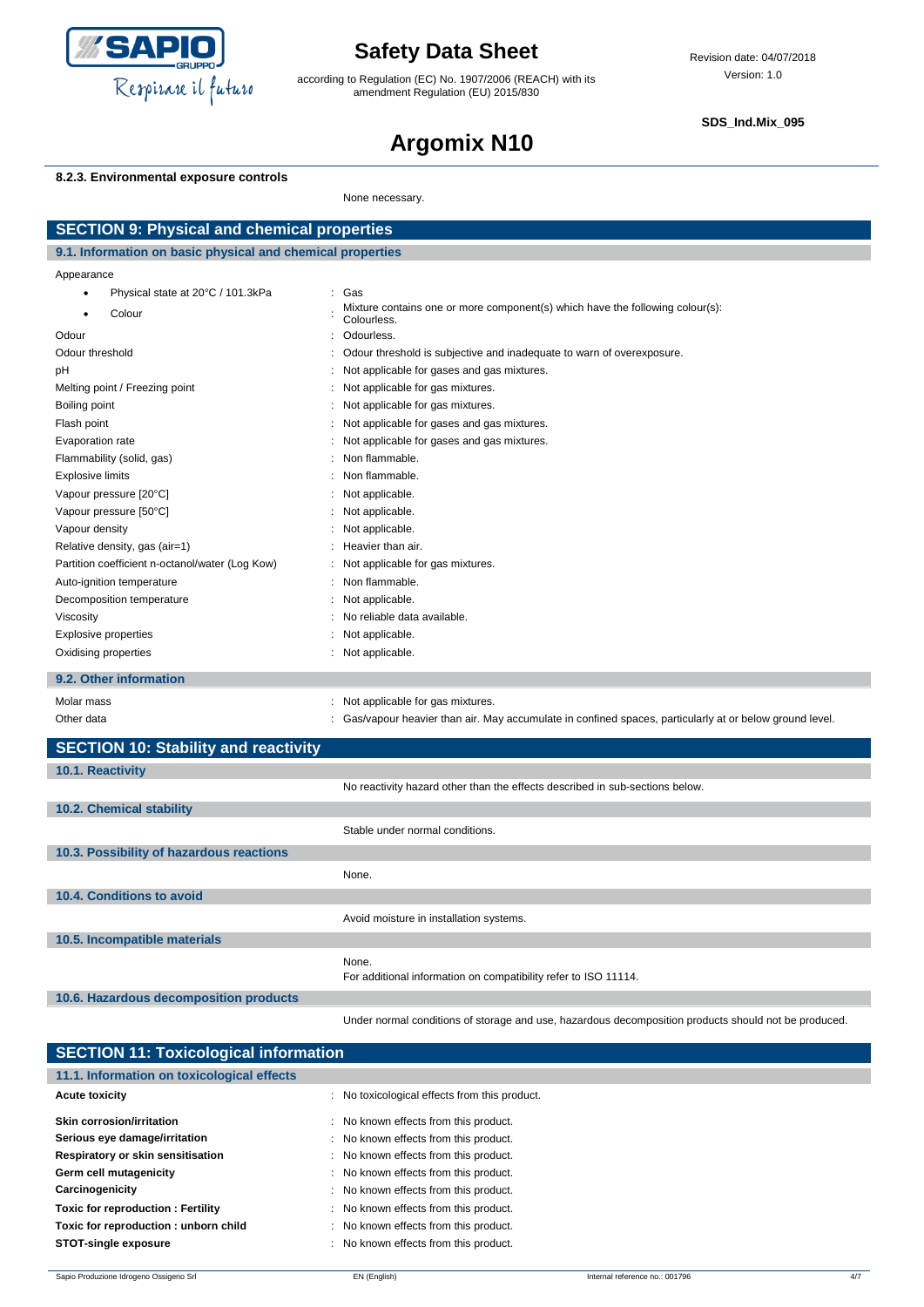

according to Regulation (EC) No. 1907/2006 (REACH) with its amendment Regulation (EU) 2015/830

**SDS\_Ind.Mix\_095**

### **Argomix N10**

| STOT-repeated exposure |
|------------------------|
|                        |

- **STOT-repeated exposure** : No known effects from this product.
- Aspiration hazard<br> **Aspiration hazard in the set of the set of the set of the set of the set of the set of the set of the set of the set of the set of the set of the set of the set of the set of the set of the set of the**

| <b>SECTION 12: Ecological information</b>                               |                                                                                                                                       |
|-------------------------------------------------------------------------|---------------------------------------------------------------------------------------------------------------------------------------|
| 12.1. Toxicity                                                          |                                                                                                                                       |
|                                                                         |                                                                                                                                       |
| Assessment                                                              | : No ecological damage caused by this product.                                                                                        |
| EC50 48h - Daphnia magna                                                | No data available.                                                                                                                    |
| EC50 72h - Algae                                                        | No data available.                                                                                                                    |
| LC50 96 h - Fish                                                        | No data available.                                                                                                                    |
|                                                                         |                                                                                                                                       |
| 12.2. Persistence and degradability                                     |                                                                                                                                       |
| Assessment                                                              | : No ecological damage caused by this product.                                                                                        |
| 12.3. Bioaccumulative potential                                         |                                                                                                                                       |
| Assessment                                                              | : No data available.                                                                                                                  |
| 12.4. Mobility in soil                                                  |                                                                                                                                       |
| Assessment                                                              | : Because of its high volatility, the product is unlikely to cause ground or water pollution.<br>Partition into soil is unlikely.     |
| 12.5. Results of PBT and vPvB assessment                                |                                                                                                                                       |
| Assessment                                                              | : Not classified as PBT or vPvB.                                                                                                      |
| 12.6. Other adverse effects                                             |                                                                                                                                       |
| Other adverse effects                                                   | : No known effects from this product.                                                                                                 |
| Effect on the ozone layer                                               | None.                                                                                                                                 |
| Effect on global warming                                                | : No known effects from this product.                                                                                                 |
| <b>SECTION 13: Disposal considerations</b>                              |                                                                                                                                       |
| 13.1. Waste treatment methods                                           |                                                                                                                                       |
|                                                                         | May be vented to atmosphere in a well ventilated place.<br>Do not discharge into any place where its accumulation could be dangerous. |
|                                                                         | Return unused product in original receptacle to supplier.                                                                             |
| List of hazardous waste codes (from Commission<br>Decision 2001/118/EC) | : 16 05 05 : Gases in pressure containers other than those mentioned in 16 05 04.                                                     |
| <b>13.2. Additional information</b>                                     |                                                                                                                                       |
|                                                                         | External treatment and disposal of waste should comply with applicable local and/or national regulations.                             |

**SECTION 14: Transport information 14.1. UN number** UN-No. : 1956 **14.2. UN proper shipping name Transport by road/rail (ADR/RID)** : COMPRESSED GAS, N.O.S. (Argon, Nitrogen) **Transport by air (ICAO-TI / IATA-DGR)** : Compressed gas, n.o.s. (Argon, Nitrogen) **Transport by sea (IMDG)** : COMPRESSED GAS, N.O.S. (Argon, Nitrogen) **14.3. Transport hazard class(es) Labelling** :

2.2 : Non-flammable, non-toxic gases.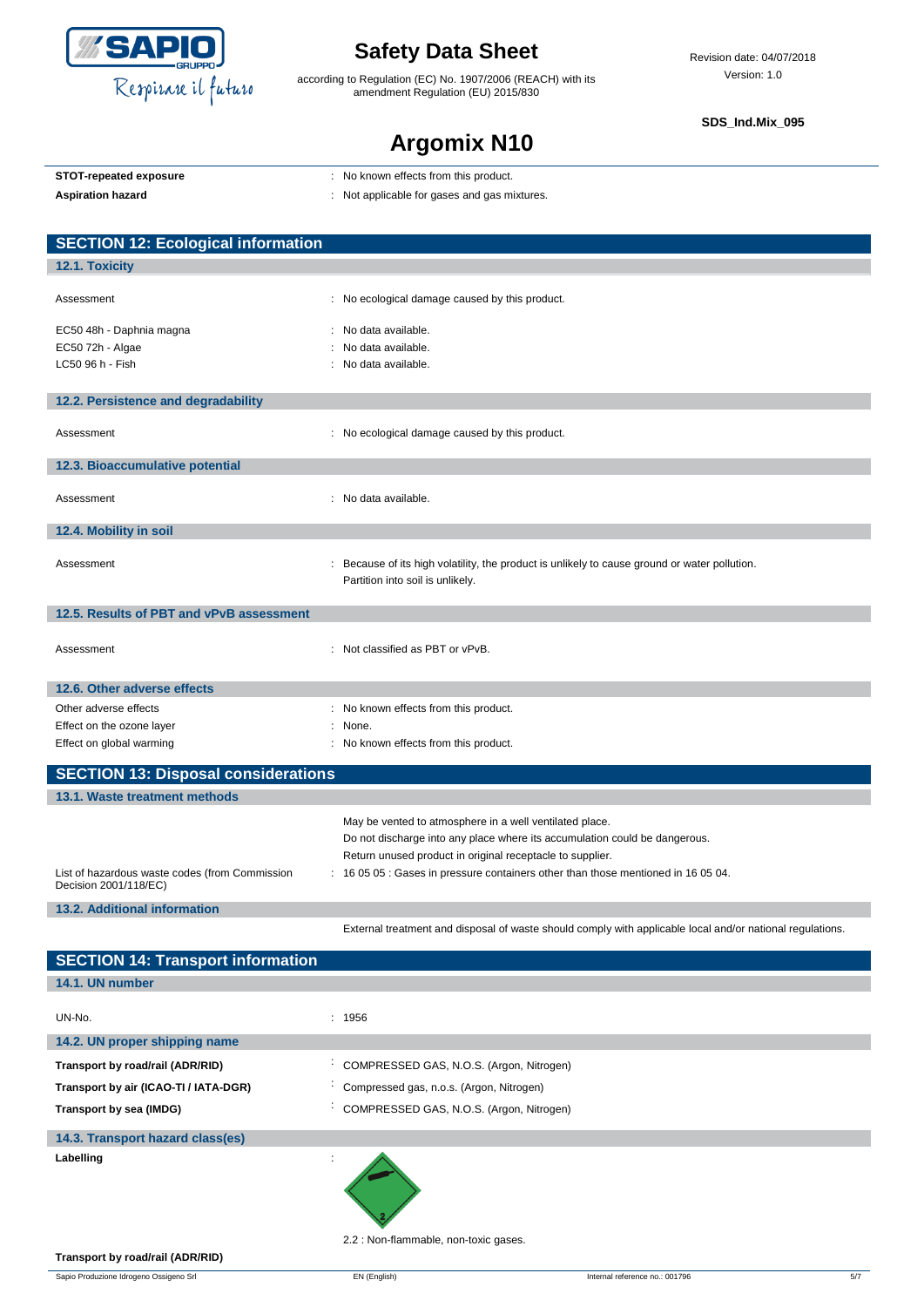

according to Regulation (EC) No. 1907/2006 (REACH) with its amendment Regulation (EU) 2015/830

#### **SDS\_Ind.Mix\_095**

# **Argomix N10**

| Class                                                                          | $\therefore$ 2                                                                                                                           |
|--------------------------------------------------------------------------------|------------------------------------------------------------------------------------------------------------------------------------------|
| Classification code                                                            | : 1A                                                                                                                                     |
| Hazard identification number                                                   | 20                                                                                                                                       |
| <b>Tunnel Restriction</b>                                                      | E - Passage forbidden through tunnels of category E                                                                                      |
| Transport by air (ICAO-TI / IATA-DGR)                                          |                                                                                                                                          |
| Class / Div. (Sub. risk(s))<br>Transport by sea (IMDG)                         | : 2.2                                                                                                                                    |
| Class / Div. (Sub. risk(s))                                                    | : 2.2                                                                                                                                    |
| Emergency Schedule (EmS) - Fire                                                | $:$ F-C                                                                                                                                  |
| Emergency Schedule (EmS) - Spillage                                            | $: S-V$                                                                                                                                  |
| 14.4. Packing group                                                            |                                                                                                                                          |
| Transport by road/rail (ADR/RID)                                               | Not applicable                                                                                                                           |
| Transport by air (ICAO-TI / IATA-DGR)                                          | Not applicable                                                                                                                           |
| Transport by sea (IMDG)                                                        | Not applicable                                                                                                                           |
|                                                                                |                                                                                                                                          |
| <b>14.5. Environmental hazards</b><br>Transport by road/rail (ADR/RID)         | None.<br>÷.                                                                                                                              |
|                                                                                |                                                                                                                                          |
| Transport by air (ICAO-TI / IATA-DGR)                                          | None.                                                                                                                                    |
| Transport by sea (IMDG)                                                        | None.                                                                                                                                    |
| 14.6. Special precautions for user                                             |                                                                                                                                          |
| Packing Instruction(s)                                                         |                                                                                                                                          |
| Transport by road/rail (ADR/RID)                                               | : P200                                                                                                                                   |
| Transport by air (ICAO-TI / IATA-DGR)                                          |                                                                                                                                          |
| Passenger and Cargo Aircraft                                                   | 200.                                                                                                                                     |
| Cargo Aircraft only                                                            | 200.                                                                                                                                     |
| Transport by sea (IMDG)                                                        | : P200                                                                                                                                   |
| Special transport precautions                                                  | Avoid transport on vehicles where the load space is not separated from the driver's compartment.                                         |
|                                                                                | Ensure vehicle driver is aware of the potential hazards of the load and knows what to do in the event of an<br>accident or an emergency. |
|                                                                                | Before transporting product containers:                                                                                                  |
|                                                                                | - Ensure there is adequate ventilation.                                                                                                  |
|                                                                                | - Ensure that containers are firmly secured.                                                                                             |
|                                                                                | - Ensure container valve is closed and not leaking.                                                                                      |
|                                                                                | - Ensure valve outlet cap nut or plug (where provided) is correctly fitted.                                                              |
|                                                                                | - Ensure valve protection device (where provided) is correctly fitted.                                                                   |
| 14.7. Transport in bulk according to Annex II of MARPOL 73/78 and the IBC Code |                                                                                                                                          |
|                                                                                | Not applicable.                                                                                                                          |
| <b>SECTION 15: Regulatory information</b>                                      |                                                                                                                                          |
|                                                                                | 15.1 Safety, health and environmental regulations/legislation specific for the substance or mixture                                      |
| <b>EU-Regulations</b>                                                          |                                                                                                                                          |
| Restrictions on use                                                            | : None.                                                                                                                                  |
| Seveso Directive : 2012/18/EU (Seveso III)                                     | : Not covered.                                                                                                                           |
| <b>National regulations</b>                                                    |                                                                                                                                          |
| National legislation                                                           | : Ensure all national/local regulations are observed.                                                                                    |
| 15.2. Chemical safety assessment                                               |                                                                                                                                          |
|                                                                                | A CSA does not need to be carried out for this product.                                                                                  |
|                                                                                |                                                                                                                                          |
| <b>SECTION 16: Other information</b>                                           |                                                                                                                                          |
| Indication of changes                                                          | : Revised safety data sheet in accordance with commission regulation (EU) No 453/2010.                                                   |
| Abbreviations and acronyms                                                     | : ATE: Acute Toxicity Estimate                                                                                                           |
|                                                                                | CLP - Classification Labelling Packaging Regulation; Regulation (EC) No 1272/2008                                                        |
|                                                                                | REACH - Registration, Evaluation, Authorisation and Restriction of Chemicals Regulation (EC) No<br>1907/2006                             |
|                                                                                | EINECS: European Inventory of Existing Commercial Chemical Substances                                                                    |
|                                                                                | <b>CAS: Chemical Abstract Service</b>                                                                                                    |